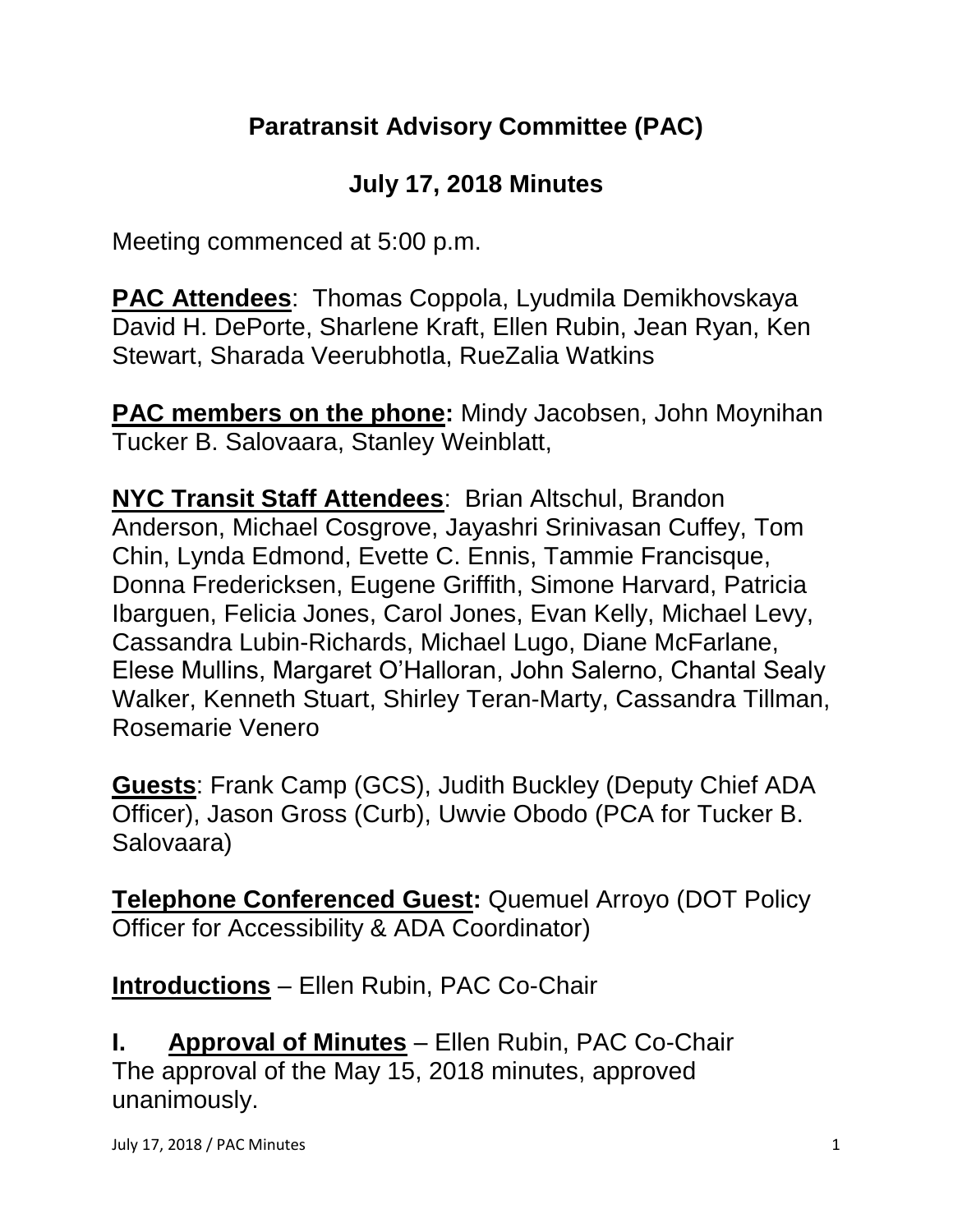### **II. AAR Service Report VP Michael Cosgrove**

As requested by the PAC, VP Cosgrove provided a summary of the Paratransit Report, copy attached to these minutes.

#### **PAC Feedback**

Ms. Demikhovskaya inquired if the Curb On-Demand Pilot Program will be cut off. Mr. Cosgrove informed PAC members that discussion and developments on this program continues.

Ms. Veerubhotla expressed that E-hail drivers have not been reading the information or assisting customers. At times the address that the app locates is not always the correct location.

Mr. Gross explained how his team has communicated with Google and found that Google Maps may not always target the exact entrance or address. Updates are always taking place to improve accuracy.

#### **III. PAC Topic Evette C. Ennis – Director of Appeals**

Ms. Ennis, Director of Appeals, spoke regarding the proposed revisions to the No Show/Late Cancellation policy. Over the years several changes have been made to this policy. The Eligibility Unit continues to review policies and is proposing a more customer friendly revision to the existing policy. The proposed policy changes are a result of reevaluating how noshows and late cancels generate suspensions.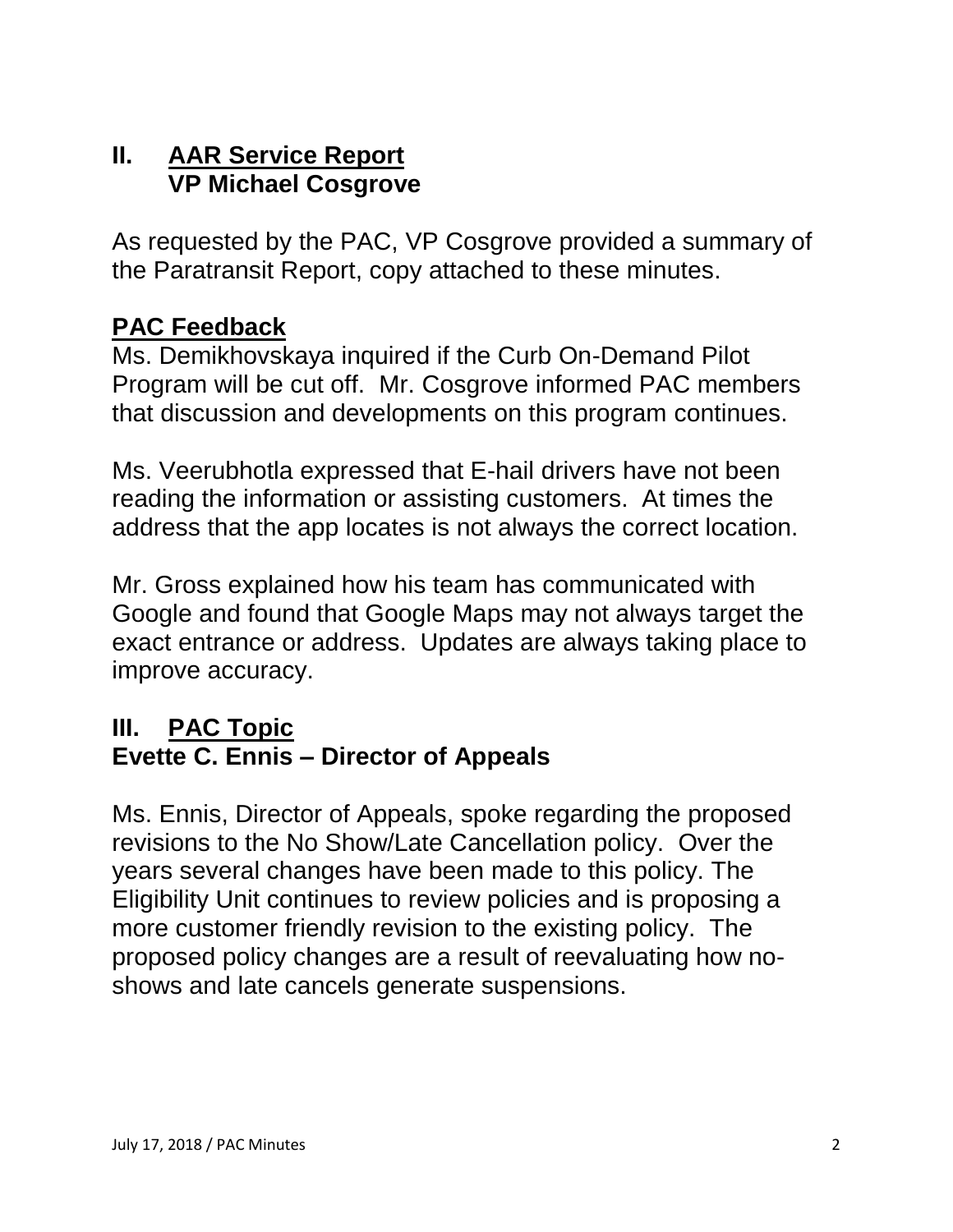Under the new proposed draft policy:

- Customers to be allocated seven (7) points each month that allows seven occurrences of no-shows and late cancels before being deemed a "pattern or practice" resulting in a Notice of Suspension being generated. The points will restart each month.
- Customers who exceed seven points on their first violation will receive a warning call or letter. Subsequent violations will result in a Notice of Suspension being sent to the customer. The following suspension periods shall apply to violations that occur within a rolling 12-month period.
	- 1<sup>st</sup> suspension 1-week period
	- 2<sup>nd</sup> suspension 2-week period
	- 3<sup>rd</sup> suspension 3-week period
	- 4<sup>th</sup> suspension 4-week period
	- The  $5<sup>th</sup>$  and subsequent suspensions during a rolling 12-month period will be for a 4-week period.
- A customer has the right to appeal any proposed suspension. The customer must submit a completed Notice of Intention to Appeal Suspension and can elect to appeal in person or by mail.

Ms. Ennis explained that her staff reviews call logs, trip logs and the in-person or written appeal before any decision is made. All efforts are made not to suspend a customer and the majority of proposed suspensions are waived.

The PAC will be briefed later in the year as to how the draft policy is progressing.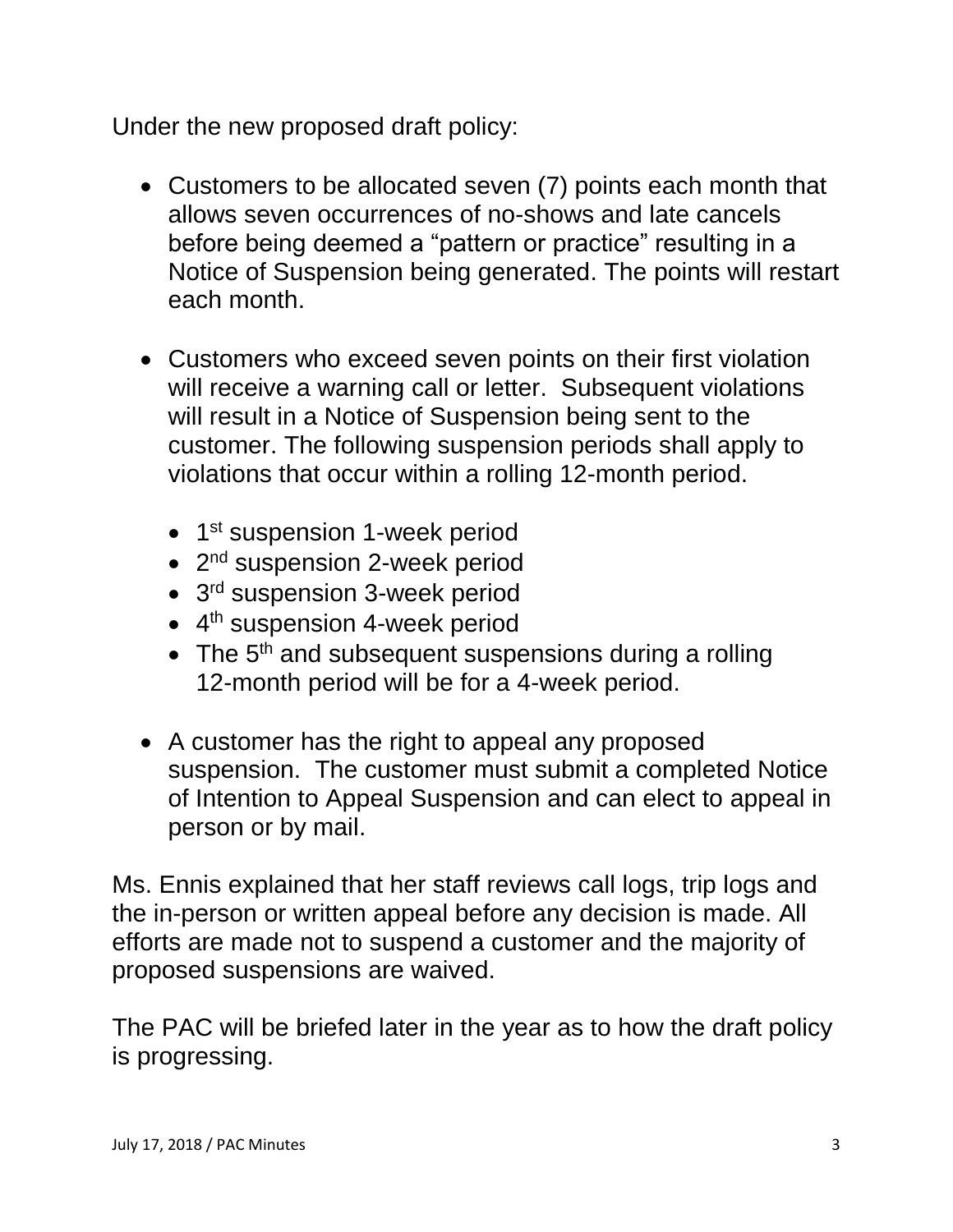## **IV. MYmta app Brian Altschul**

Brian Altschul the Technology Officer for Paratransit, discussed the My AAR app that is integrated into the new MYmta app and website. This is an initiative from NYCT President Andy Byford which is one of the items in the Fast Forward Plan.

There was a Beta launch to 100 people to use this unified web and mobile app for Access-A-Ride. The vision for this app is to allow customers to book their trips online with their smartphones, as well as set up subscription service and receive immediate confirmation. You can track your vehicle before it arrives and see if additional pickups are scheduled. Once the trip is completed you can rate both your trip and driver. Another feature is called Eligibility Process Digitization. Today, initial inquiry into Paratransit eligibility is only available over the phone. Upon app launch, you will be able to submit your application using the new online form. In addition, a customer will be able update contact information and address.

The anticipated MYmta release to all AAR customers is late summer/ early fall.

# **Discussions and Member Feedback**

Ms. Ryan asked if a reservation can be booked at any time using the app. She was told that while using the app she can book at any time of the day, unlike the 9am-5pm range expected when booking with reservations with a telephone call.

Mr. Altschul explained that customers who are not technologically savvy or don't have a smartphone can be assured that the Call Center will always be available.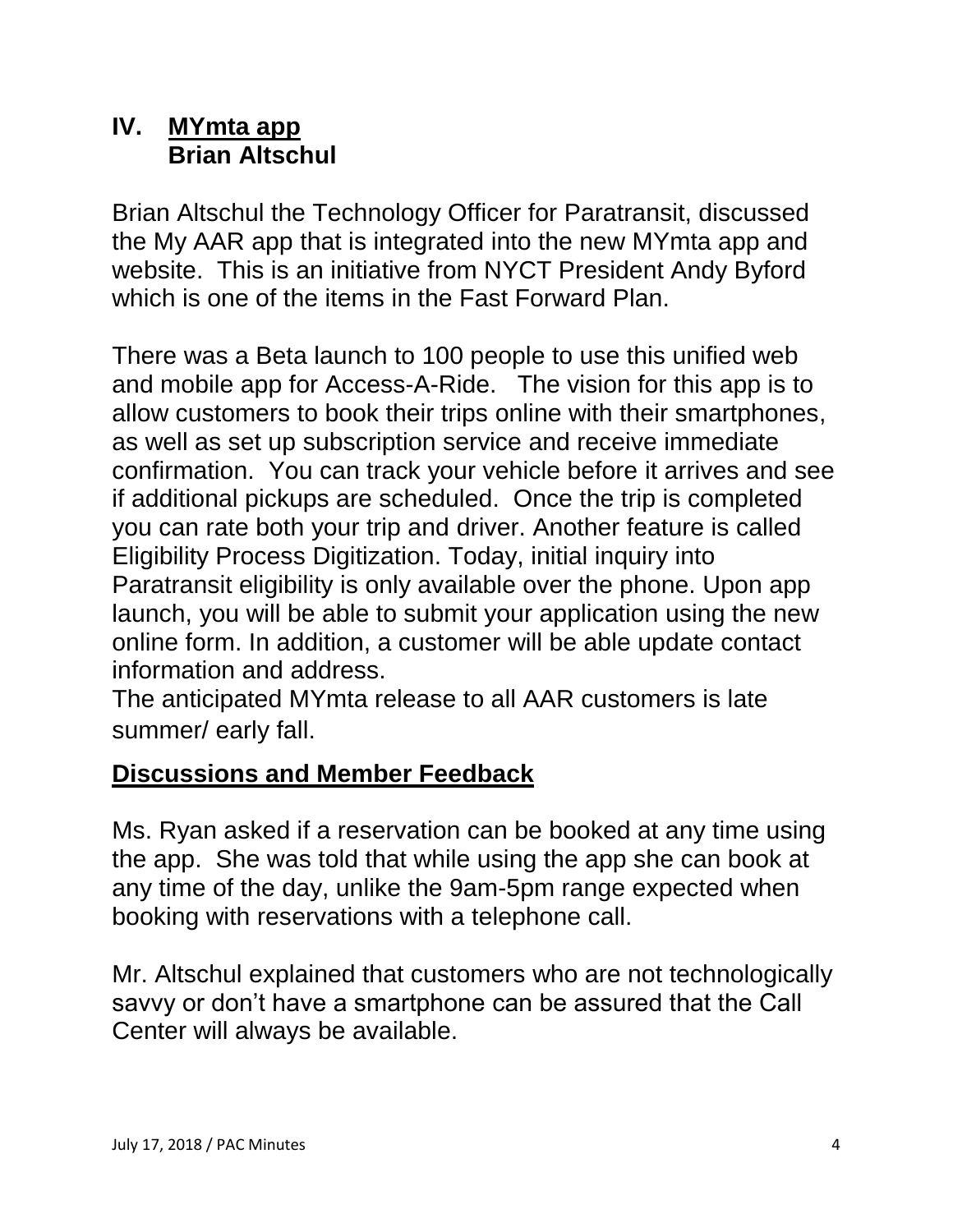### **IV. Curb Jason Gross- Curb**

Mr. Gross explained that CURB continues to refine the program especially helping people who are struggling with the app. Mr. Gross encourages customers to reach out to the Curb call center for help if something has gone wrong with their app or if they have questions regarding how the app works.

Ms. Watkins and Ms. Ryan expressed that typing an address into the location provides a precise location, instead of the preset location. If the address still indicates an error, they should communicate this information to the helpdesk. Mr. Gross explained that he continues to work with Google maps to locate certain addresses that currently does not recognize.

Ms. Ryan vocalized that she continues to have difficulty with drivers when picking her up in Bay Ridge, Brooklyn. Mr. Gross stated they are working with TLC to have drivers accept trips using wheelchairs outside of the Manhattan and provide more accessible vehicles.

Mr. Gross explained that while they continue to address immediate situations all suggestions and feedback are welcome.

### **New Business/Old Business**

Mr. DePorte stated the time for his Subscription service has been changed causing him to be picked up extremely early. Ms. Edmond explained the updates in scheduling was to allow ample time to load and off load clients without impacting the performance of the route. If customers have trouble with scheduling updates they may call the Subscriptions Unit at our General AAR number, option #6.